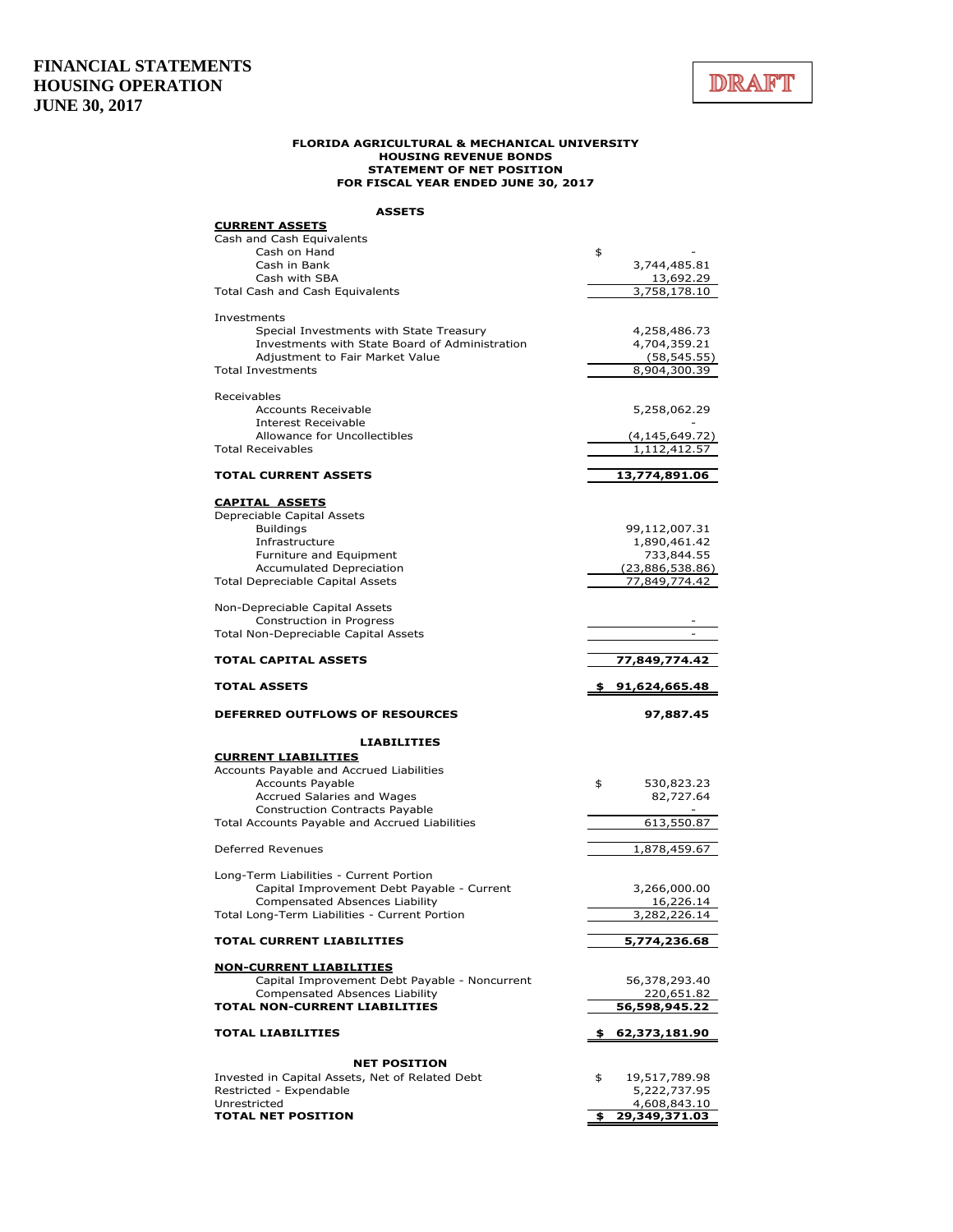

#### **FLORIDA AGRICULTURAL & MECHANICAL UNIVERSITY HOUSING REVENUE BONDS STATEMENT OF REVENUES, EXPENSES, AND CHANGES IN NET POSITION FOR FISCAL YEAR ENDED JUNE 30, 2017**

| <b>TOTAL NET POSITION</b>                                       | \$<br>29,349,371.03 |
|-----------------------------------------------------------------|---------------------|
| <b>ADJUSTMENT TO BEGINNING NET POSITION</b>                     | 57,349.03           |
| <b>TOTAL NET POSITION - BEGINNING</b>                           | 25,820,494.58       |
| <b>CHANGE IN NET POSITION</b>                                   | 3,471,527.42        |
| TOTAL NONOPERATING REVENUES (EXPENSES)                          | (2,362,577.82)      |
| Other Non-Operating Revenues                                    | 514,589.58          |
| Interest on Asset-Related Debt                                  | (2,811,140.20)      |
| Investment loss                                                 | (66,027.20)         |
| <b>NONOPERATING REVENUES (EXPENSES)</b>                         |                     |
| <b>TOTAL OPERATING INCOME</b>                                   | 5,834,105.24        |
|                                                                 | 8,690,009.53        |
| Depreciation Expense<br><b>TOTAL OPERATING EXPENSES</b>         | 2,081,909.86        |
| Scholarships                                                    | 117,043.06          |
| Utilities                                                       | 1,267,193.86        |
| Services and Supplies                                           | 2,131,105.44        |
| <b>OPERATING EXPENSES</b><br>Compensation and Employee Benefits | 3,092,757.31        |
| <b>TOTAL OPERATING REVENUES</b>                                 | 14,524,114.77       |
| Other Operating Revenue                                         |                     |
| Housing Revenue                                                 | \$<br>14,524,114.77 |
| <b>OPERATING REVENUES</b>                                       |                     |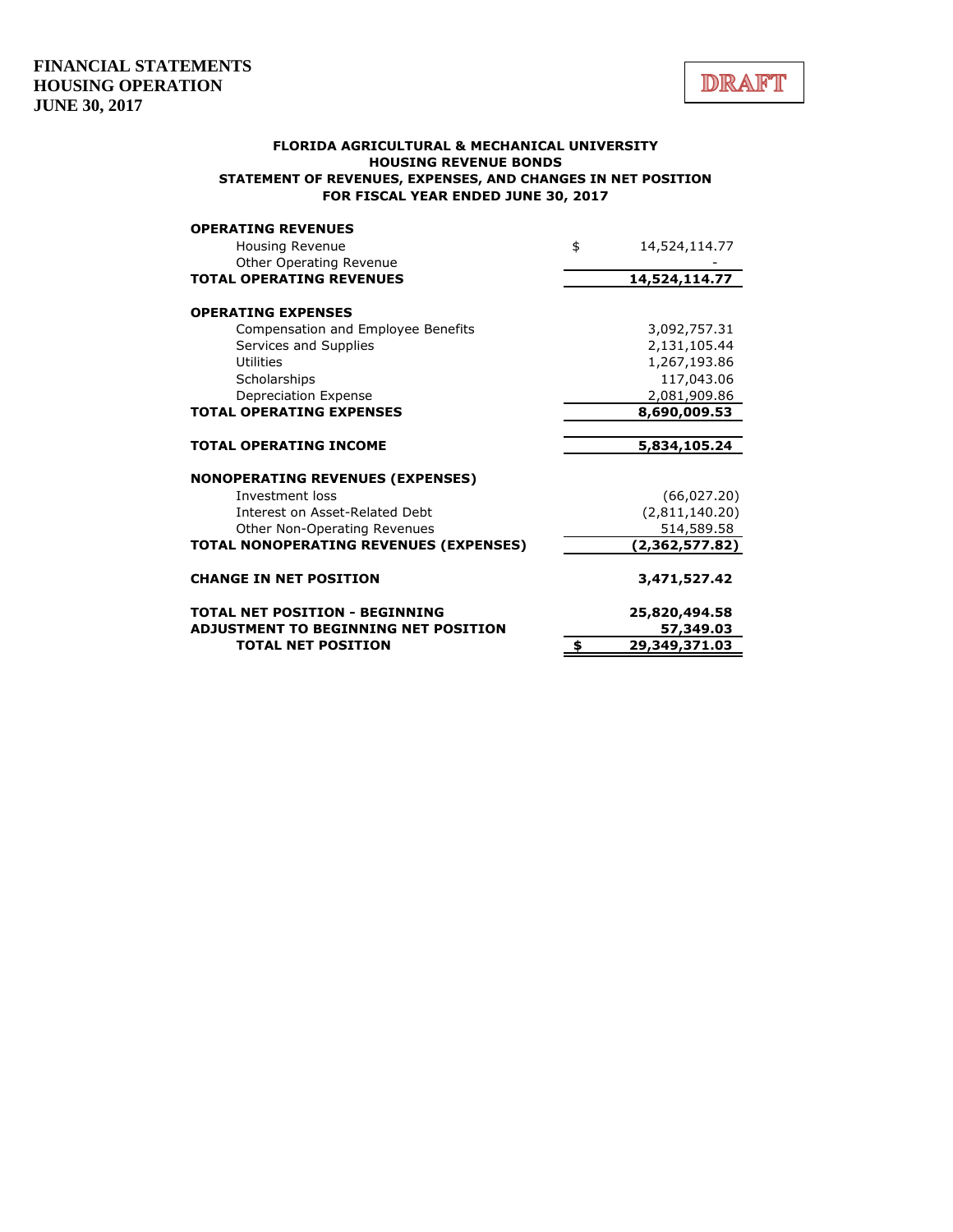

### **FLORIDA AGRICULTURAL & MECHANICAL UNIVERSITY HOUSING REVENUE BONDS STATEMENT OF CASH FLOWS FOR FISCAL YEAR ENDED JUNE 30, 2017**

| <b>CASH FLOWS FROM OPERATING ACTIVITIES</b>                  |                     |
|--------------------------------------------------------------|---------------------|
| Sales and Services of Auxiliary Enterprises                  | \$<br>14,557,676.40 |
| Payments to Employees                                        | (3,088,447.34)      |
| Payments to Suppliers for Goods and Services                 | (3, 174, 142.82)    |
| <b>NET CASH PROVIDED FROM OPERATIONS</b>                     | 8,295,086.24        |
| CASH FLOWS FROM CAPITAL AND RELATED FINANCING ACTIVITIES     |                     |
| Purchase or Construction of Capital Assets                   | (69, 672.95)        |
| Principal Paid on Capital Debt                               | (3, 110, 000.00)    |
| Interest Paid on Capital Debt                                | (2,811,140.20)      |
| NET CASH FLOWS FROM CAPITAL AND RELATED FINANCING ACTIVITIES | (5,990,813.15)      |
| <b>CASH FLOWS FROM INVESTNG ACTIVITIES</b>                   |                     |
| Net Change in Investments                                    | (522, 035.59)       |
| Investment Income                                            | (66,027.20)         |
| NET CASH FLOWS FROM INVESTING ACTIVITIES                     | (588,062.79)        |
| <b>NET CHANGE IN CASH</b>                                    | 1,716,210.30        |
| <b>CASH - BEGINNING OF THE YEAR</b>                          | 2,041,967.80        |
| <b>CASH - END OF THE YEAR</b>                                | 3,758,178.10        |